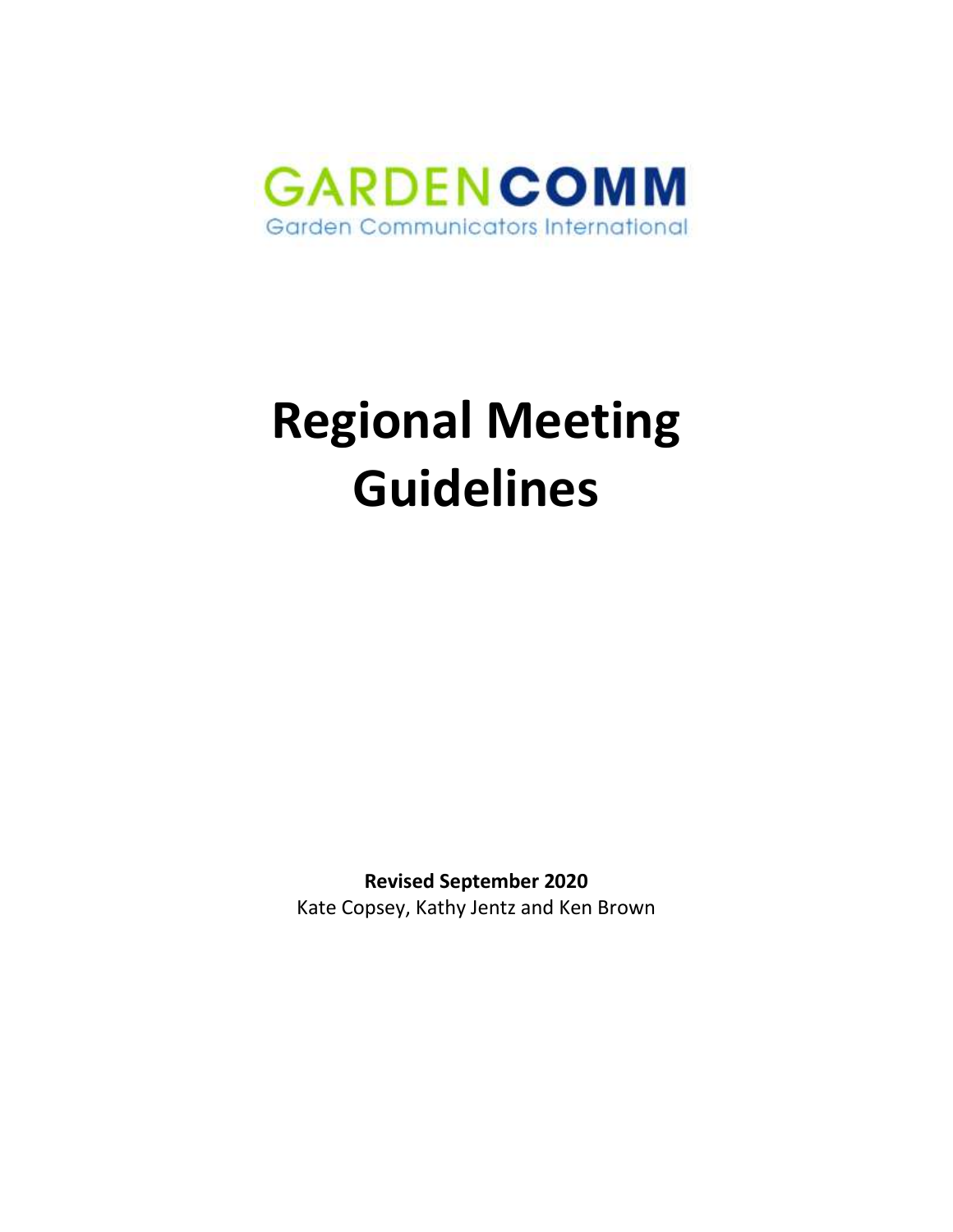## **Regional Meeting Guidelines**

GardenComm has a recognized list of goals and objectives for the development of regional meetings. Each meeting is supposed to be planned for only one day's duration. One of the three directors, or a Board of Directors/Executive Committee-appointed ambassador, for that region must be present throughout the day's events. Length of time to travel needs to be considered if the meeting draws on a local, regional, or national audience. Any overnight accommodations are the responsibility of the attendees. Any proposal submitted for approval to the Board of Directors/Executive Committee must include each of these three components:

- 1. **Education.** Sometime during the meeting an educational program needs to be presented. This program should include a speaker familiar with the topic or theme of the day. Also, a GardenComm organizational update should be given by the director or ambassador present. The floor should be opened for any questions about the organization.
- 2. **Story Tour.** The location should be selected so that attendees will be able to develop story ideas. Garden communicators should be able to write about horticultural topics. Photographers should be able to photograph horticultural subjects.
- 3. **Networking.** Arguably, this is the most important leg of this three-legged stool. Garden communicators need to be given time to talk amongst themselves.

## **Current Board of Director Policies for Regional Meetings**

- Each region should hold at least one meeting per calendar year.
- A GardenComm Director (or Ambassador) must be present at all Regional meetings.
- Meetings cannot exceed more than one day. Which may consist of two half days with one overnight.
- There should be a reasonable time period between the meeting and the Annual Conference (30 days is suggested) and cannot take place in the host city of the Annual Conference.
- Meetings must be self-sustaining and shall be budgeted to at least break even. The meeting committee are encouraged to secure sponsorship to cover the meeting costs, but these should not be factored into the preliminary budget.
- All GardenComm Regional Meetings should have a registration fee of at least \$35. Registration fees for GardenComm members cannot exceed \$75. Late fees can be added to encourage early registration. Ex: Early bird (60 days out), registration set at \$35, regular sign up period \$45 and late sign up (less than 20 days) pay \$55.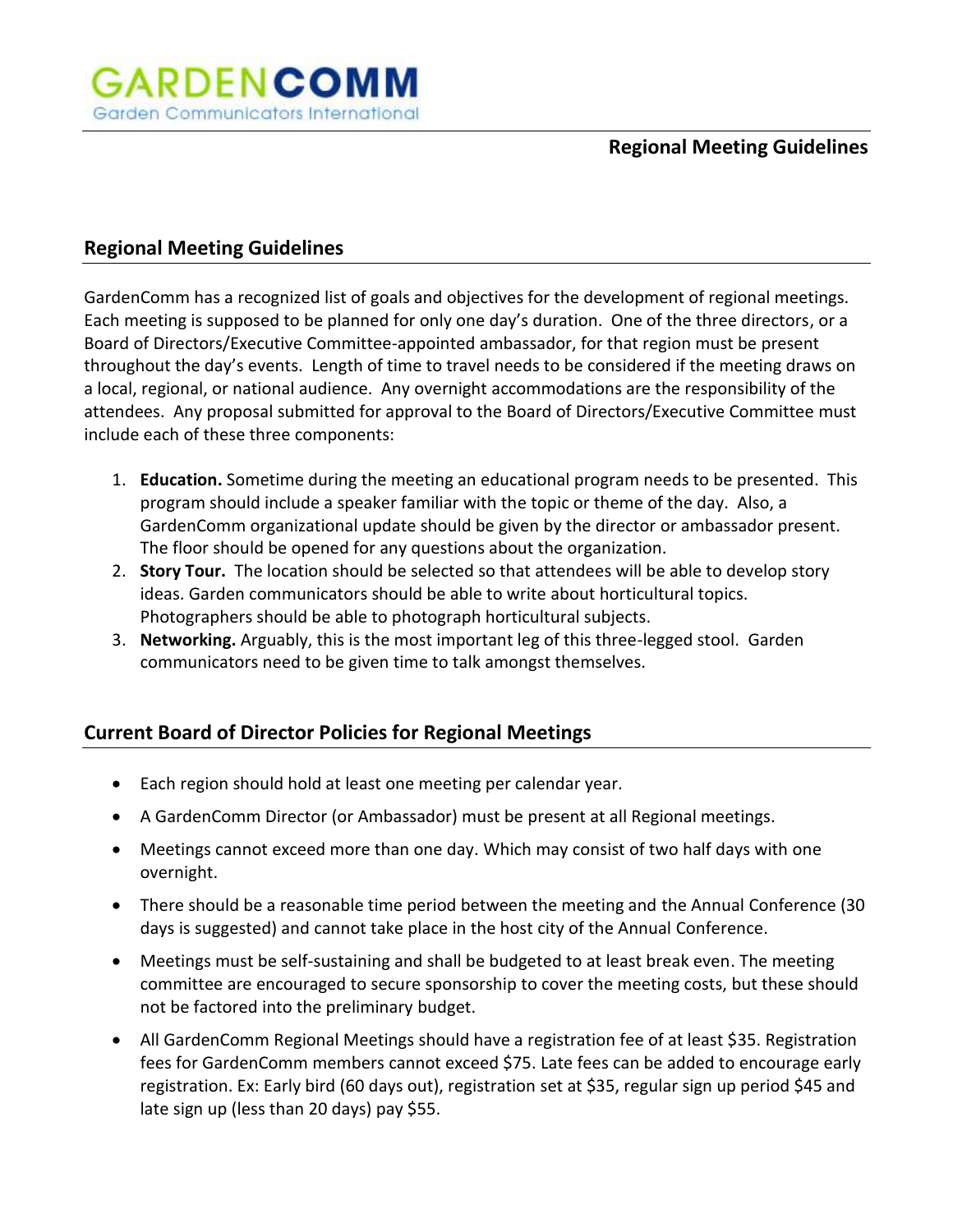- A registrant or participant to any GardenComm event may be expelled from a function or the entire event, without refund, for any action or activity deemed inappropriate or unsafe by the Board of Directors or their representatives.
- Virtual regional meetings that follow the above format could have a reduced fee as the garden tour portion may be interesting but will not allow photo opportunities or similar benefits.
- Virtual meetings that are primarily for networking and keeping in touch should have no fee.
- Given the reality of travel distances and the COVID pandemic, creative virtual substitution and additions to in-person Regional Meetings are encouraged. Fees and schedules should be adjusted accordingly.

EX. Virtual attendees would pay \$35 to have access to a live feed of the educational and business meeting. After the event, recordings of the destination garden would be available at the end of the event. The event committee would be responsible for coordinating the hybrid event with the site and management (Kellen).

The following is a hypothetical timeline that provides a description of responsibilities that an organizing committee needs to undertake. This check list has been developed to offer a blueprint against which previous meetings have been developed.

#### **One Year to Six Months Prior to the Event**

- A. Organize a committee. This can be as small as one person or as large as is workable for communication and required work load.
- B. Select a venue. This should include an inside gathering space as well as the opportunity to tour a facility and/or garden in close proximity.
- C. Confer with management at the venue.
	- 1. Are they amenable?
	- 2. How many people can they accommodate?
	- 3. Would they be able to obtain speakers for the education part of the meeting?
	- 4. Can they provide any AV equipment that would be required?
	- 5. Are they able to accommodate people with special needs?

*Note: All Public facilities (hotels, restaurants, and public gardens) must* be ADA *compliant* with local accessibility regulations. *Private gardens do not need to be ADA compliant, but accommodation of any disability should be made, if possible.* 

- 6. Are they able to provide food services?
	- a. If yes, can they set up for coffee/snacks upon arrival and lunch at mid-day?
	- b. If no, can they suggest any local off-site caterers?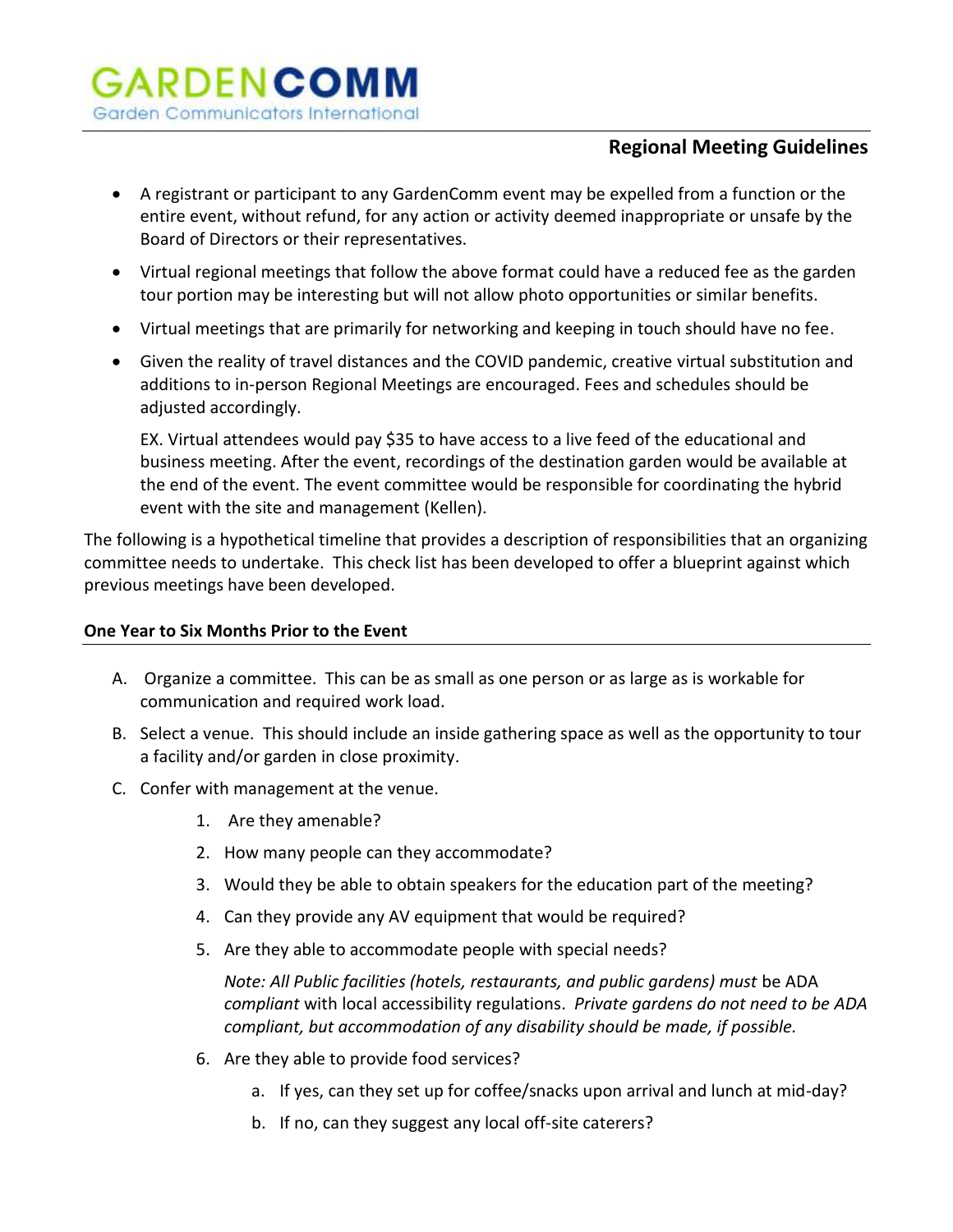- 7. Most importantly, are they willing to waive any and all entry or rental fees?
- D. Decide whether more than one location will be included in the meeting's agenda.
	- 1. Is the site(s) within walking distance or a short car ride away? Unless other arrangements are made, the GardenComm will not provide insurance coverage for any mass transportation. The responsibility of moving from one venue to another belongs to the attendees. Exceptions would be if a local vendor or tourist/convention bureau sponsors the bus and provides the office with a certificate of liability insurance.
	- 2. Does the additional location(s) continue the theme of day's meeting?
	- 3. Does the additional location(s) conform to the Regional meeting goals of the GardenComm?
- E. Develop a budget for the event. (An excel spread sheet is attached that includes all of the possible costs associated with planning and execution of a regional meeting.) The budget must include the income from (reasonable) registration numbers, expenses including food and beverage, transportation, director's expenses (Expenses up to \$500 total or not to exceed 30% of income will be paid for all (not each) directors traveling more than 60 miles to represent the Board of Directors at a Regional meeting), meeting expenses (badges, copying, etc.), facility fees, speaker's fees, etc. The budget must at least break even.
	- 1. Contact GardenComm vendors within the region to ask for sponsorship (sample attached). All sponsorships must be committed in writing, describing the level of sponsorship and what they will receive in return.
	- 2. Price the registration to add perceived value to the event.
	- 3. Every meeting will have expenses. Plan for them!
- F. Write a proposal.
	- 1. Include a timed schedule/agenda of events that could be used on marketing messaging (sample attached).
	- 2. Addresses for all tour stops and a clear path/route must be provided.
	- 3. Include the budget proposal.
	- 4. Include contact information for the organizer.
	- 5. Include the name of the GardenComm director or ambassador responsible for the meeting.
- G. Submit the proposal to the GardenComm office.
	- 1. Send it to [info@gardencomm.org.](mailto:info@gardencomm.org?subject=Regional%20Meeting%20Request)
	- 2. **This proposal must be received by the office at least 60 days prior to the date of the event**.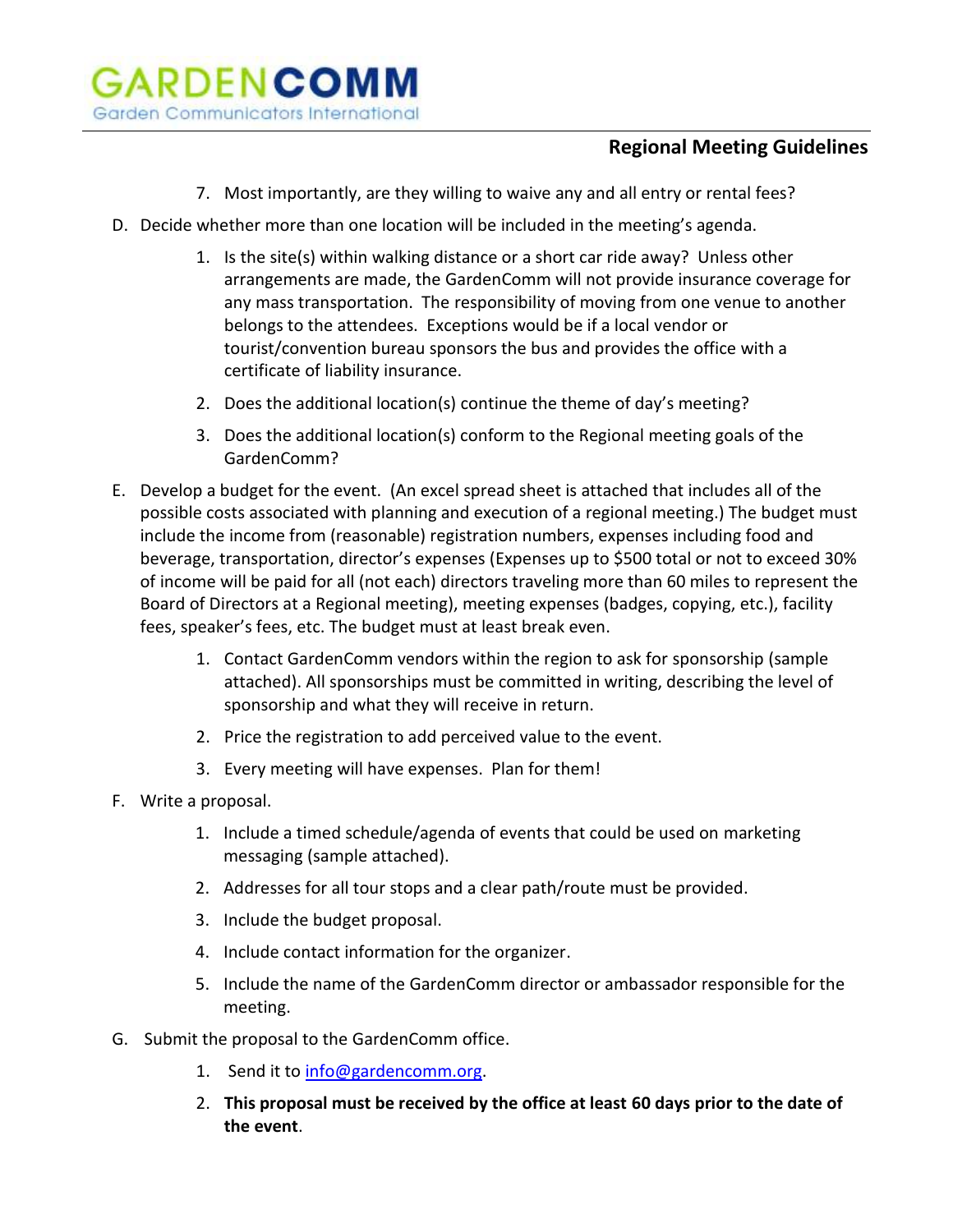- 3. The office will distribute the proposal to the Board of Directors or Executive Committee for approval of the meeting.
- 4. The organizing committee will be notified of the Board of Directors/Executive Committee's decision. All proposal materials must receive Board of Directors or Executive Committees approval prior to any notices being distributed to the membership (including notices in *On the QT*).

#### **Six Months to Two Weeks Prior to the Event**

- A. Develop marketing and publicity for the event. This information will be used to create digital marketing (website, email, social media, etc.) by the GardenComm staff. **All final information must be submitted at least 45 days in advance of the meeting date. Staff will create or assist with the following:**
	- 1. Set a deadline for registration. Generally this is one to two weeks prior to the event.
	- 2. Create event page and configure registration on the GardenComm website "Upcoming Events" section.
	- 3. Submit a calendar listing for *On the QT*. Include the notice in the "Upcoming Events" section.
- B. Create messaging for any social media or email marketing. Write a preview post for the Gardencomm Grows blog.
- C. Communicate with GardenComm office. Staff will handle the following logistical items:

Note: Items 1,2,4 & 5 will only be handled by the office if the meeting's finances are in US\$. The local committee will be responsible for those items if the meeting's finances are in a different currency.

- 1. Registrations.
- 2. Prepayment of expenses.
- 3. Certificates of insurance for any of the venues as required.
- 4. Provide periodical updates on registration numbers.
- 5. Provide final registration list on the week prior to the event. Name badges will be sent, if required.
- 6. Do the registration numbers match the budget goals?
	- a. If not, can the office send out another round of announcements?
	- b. If not, can the event reasonably and without penalty be canceled?
	- c. If registrations are high, will attendance effect the capacity of the venue?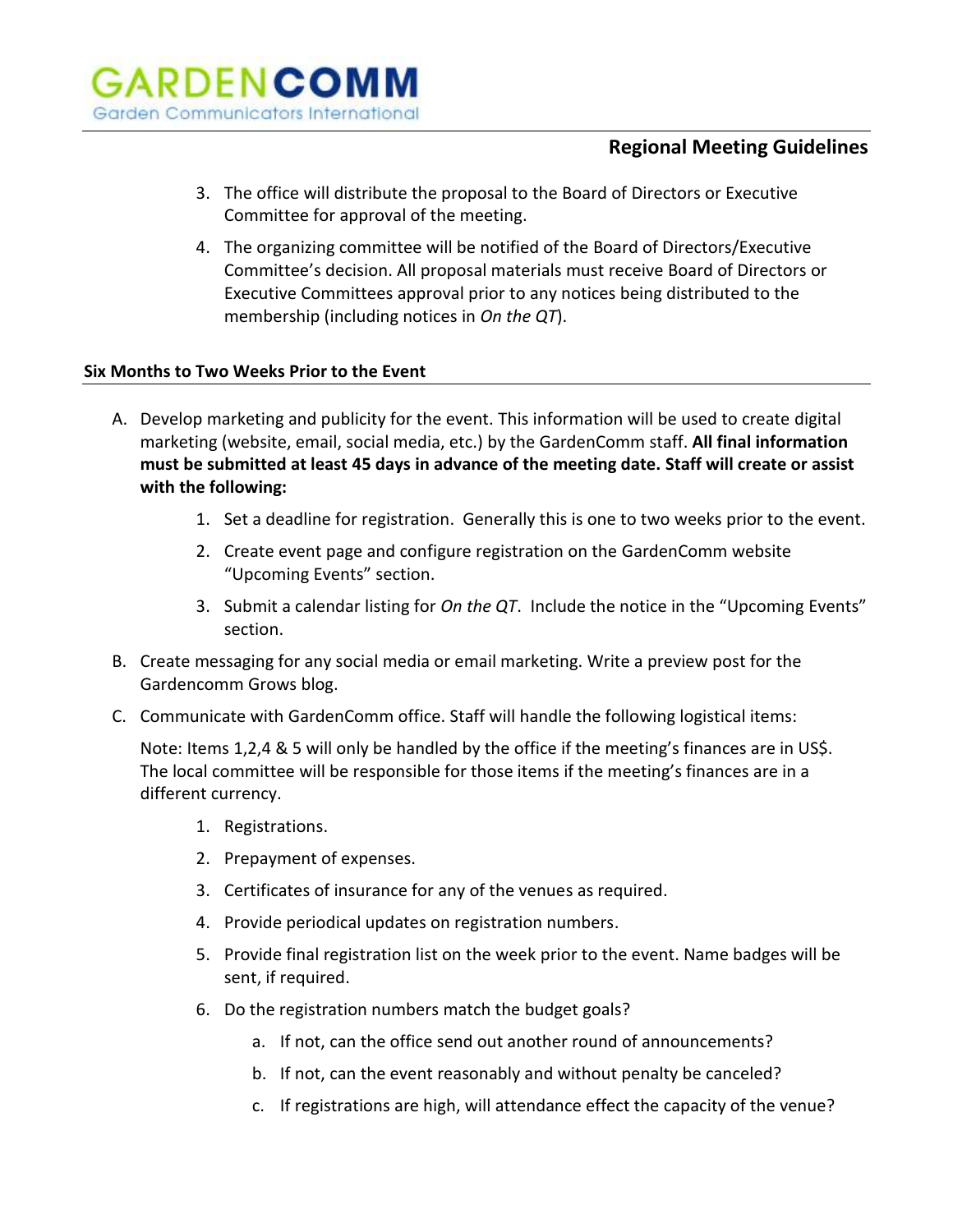- D. Confirm details of the meeting.
	- 1. Contact the venue:
		- a. Arrange for the specific room set up based on actual registration numbers.
		- b. Confirm the AV set up.
		- c. Confirm parking arrangements—or lack of them.
		- d. Request all necessary information for how the venue wants to be recognized in all advertising.
		- e. Make certain the venue knows about any food deliveries.
		- f. If there is a photo shoot scheduled prior to the normal time for opening:
			- 1. Confirm where people should enter.
			- 2. Make certain that one GardenComm director is scheduled to be present.
			- 3. Have a list of registrants authorized to be present prior to the start of the regular meeting.
	- 2. Contact the speaker(s):
		- a. Confirm the AV requirements.
		- b. If the speaker(s) are book author(s) ask them to bring supplies of their book(s) for sale.
		- c. Request biography and program blurb.
		- d. Confirm any fees or expenses to be reimbursed.
	- 3. Contact GardenComm vendors:
		- a. Confirm any monetary or gifts-in-kind sponsorship. Include them in all of the promotional materials.
		- b. Contact additional GardenComm vendors for donations of related promotional material, product samples, or advertising specialty pieces for distribution to the attendees.
		- c. Confirm how the vendor's company wants to be recognized in any promotion and marketing.
		- d. If a raffle is planned, contact the vendors with that information and detail the delivery address and deadline for any donations. Be aware of any local rules/laws about holding a raffle.
	- 4. If caterers are involved:
		- a. Make sure they're informed about registration numbers and delivery timing.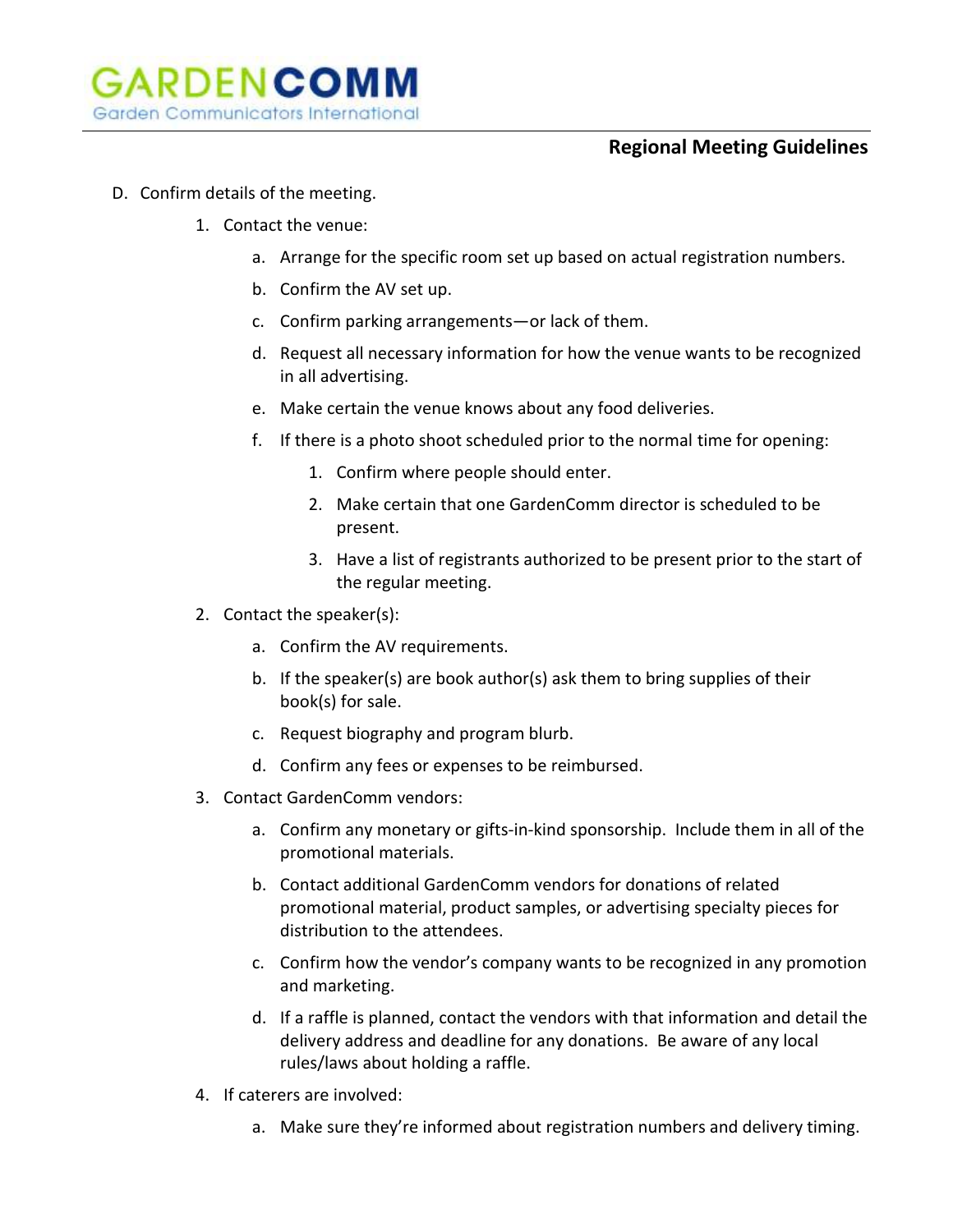- b. Make sure they know who will be signing for the delivery.
- c. Confirm with the office how the bill is to be settled. See note above about meetings where US\$ are not being used.
- 5. Do the expenses for the meeting agree with the initial budget proposal?
	- a. If not, how can the income or level/type of sponsorship be increased?
	- b. If not, can the event reasonably and without penalty be canceled?
	- c. Can any expense item be renegotiated?
- E. Exchange cell phone numbers with all the members of the committee, the staff at all venues, the vendor (if necessary) and the caterer. Phones should be on and able to be used at any time during the meeting.

#### **Just Prior to the Event**

- A. Confirm registration:
	- 1. Staff shall supply a final registration list.
	- 2. Copy the list of contact information for the attendees for distribution at the meeting or send an email to the list with that information.
	- 3. Purchase badges to create name tags for attendees. Submit your receipt to staff for reimbursement. See note above about meetings where US\$ are not being used.
	- 4. Respond to any last minute questions from the registrants.
- B. Confirm final arrangements with venue and determine timing of arrival and set up. Will the AV be ready prior to the start of the meeting for testing?
- C. Assign MC or moderator duties to member of committee. Make certain that person has the speaker biographies for introductions and a copy of the schedule.
- D. Confirm final arrangement and time of appearance with speaker(s). If the speaker is using a visual presentation, request a digital copy to load onto the computer being used prior to the event.
- E. Confirm receipt of vendor donations.
- F. Double check all financial arrangements against the initial budget proposal.

#### **IV. The Event**

A. Committee should assemble at least  $\frac{1}{2}$  hour prior to the start of the meeting and assign last minute responsibilities.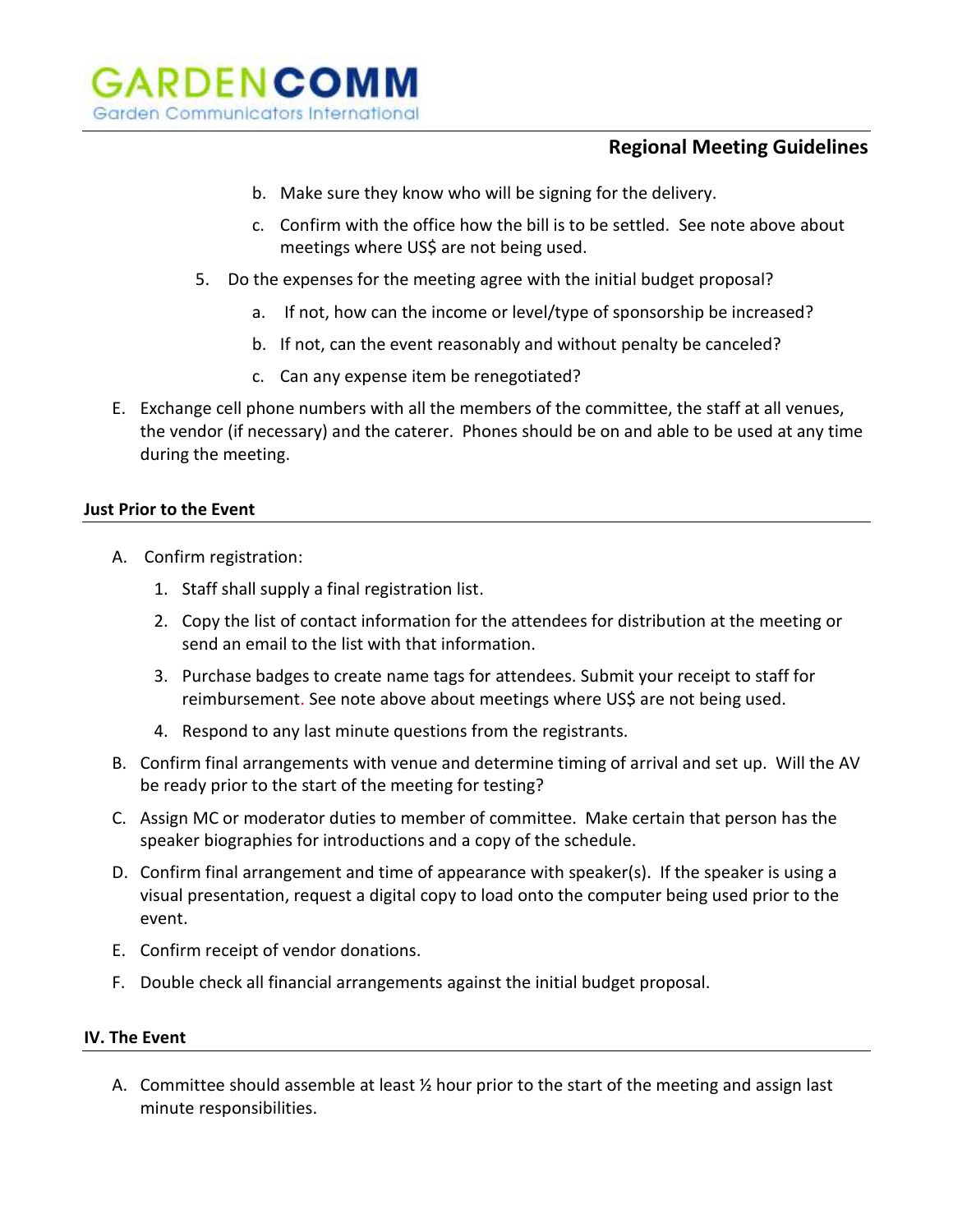- $\overline{B}$ . Set up registration table at least  $\frac{1}{2}$  hour prior to the announced start of the meeting. There will be attendees waiting for you.
- C. Check AV
	- 1. Do a sound check with microphones.
	- 2. If Powerpoint is to be used check computer and projector. Does it work?
	- 3. Assign committee member to control room lighting for ease of viewing screen.
- D. Confirm the presence of a GardenComm director or ambassador.
- E. Collect receipts for all reimbursable expenses.
- F. Follow the agenda! Begin the program, tours and change of venue according to the schedule the success of the program depends on it!
- G. Keep the group together and do not allow for any deviation from the schedule—no matter how much the attendees beg or whine. Ultimately the success of the program depends on it.
- H. Announce all meeting or gathering times clearly before the group disperses for individually guided tours.
- I. Walk through the site prior to leaving to round up any stragglers. "No communicator left behind…".

#### **V. After the Event**

- A. Complete an "Actual Budget" to compare with projection.
- B. Submit all expenses for reimbursement to office. Any expenses over \$25 must be accompanied by a receipt. See note above about meetings where US\$ are not being used.
- C. Send "Thank You" notes to everyone involved—especially venue hosts, vendor sponsors, speakers, and committee members.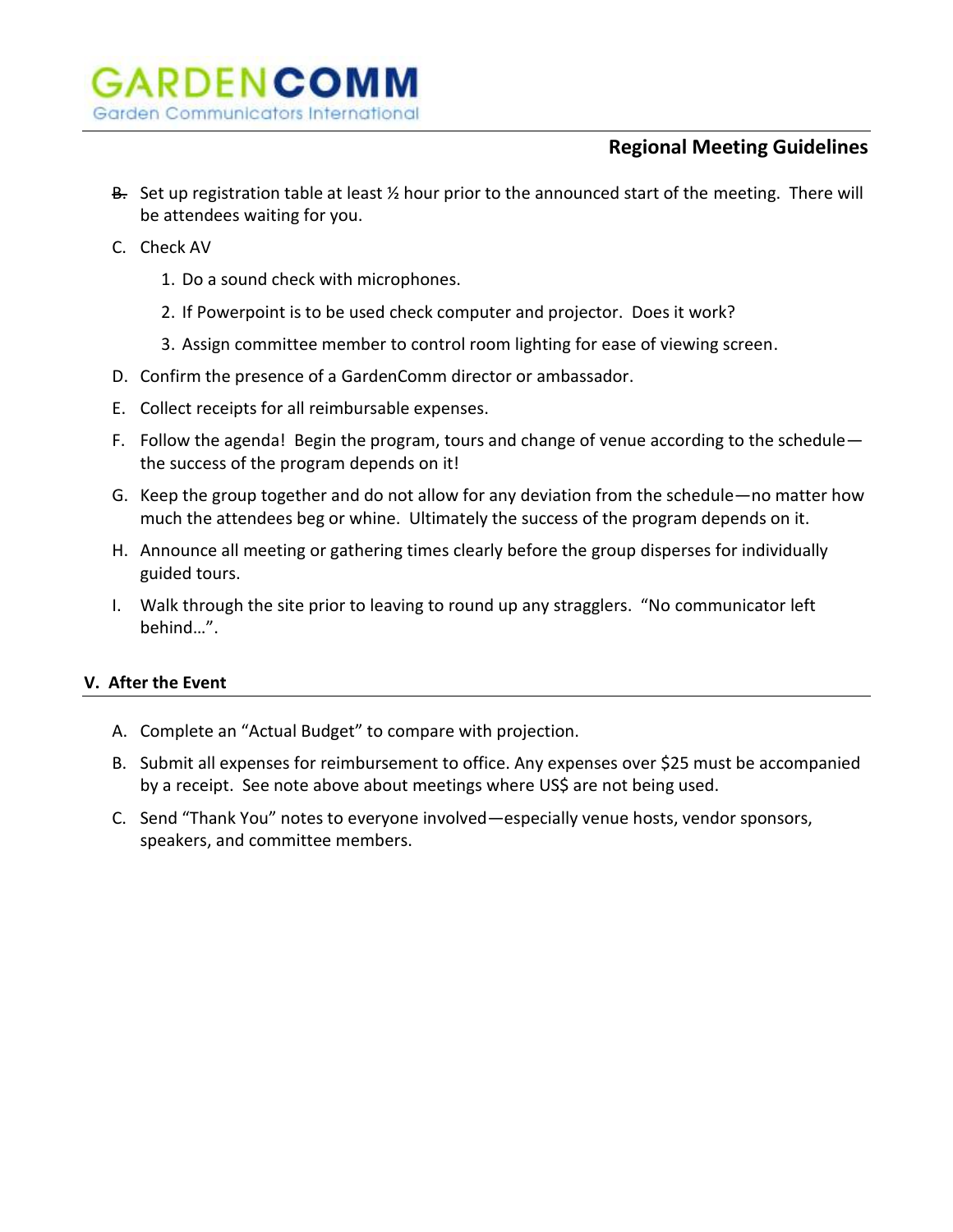

# **GardenComm Regional Meeting & Workshop Proposal Form**

For all meetings and special events designated as GardenComm activities, the Association assumes financial, personal injury, and other liabilities for the event. Therefore, it is necessary that the Board of Directors or Executive Committee approve all program plans in advance of any program commitments and announcememts in order for an event to be designated an official GardenComm activity.

The following form is designed to provide the information necessary to evaluate the risk being assumed by GardenComm for any proposed regional meeting or workshop. Event hosts are requested to submit their proposals to the GardenComm Executive Director at least 60 days prior to the event dates. **Please complete as much of the form and provide as many details as possible. The more complete a proposal is, the quicker it can be approved. Additional details can be added as they become available**. If you have any questions, please email the [GardenComm office.](mailto:info@gardencomm.org?subject=Regional%20Meeting%20Request)

| GardenComm Region for Event ____________________ |  |
|--------------------------------------------------|--|
|                                                  |  |
|                                                  |  |
|                                                  |  |
|                                                  |  |
|                                                  |  |
|                                                  |  |
|                                                  |  |
|                                                  |  |

#### **Please provide the following information in the spaces below.**

To be designated an official GardenComm event, an officer, director or ambassador must be present. Which GardenComm officer(s), director(s) or ambassador will be present at this event?

\_\_\_\_\_\_\_\_\_\_\_\_\_\_\_\_\_\_\_\_\_\_\_\_\_\_\_\_\_\_\_\_\_\_\_\_\_\_\_\_\_\_\_\_\_\_\_\_\_\_\_\_\_\_\_\_\_\_\_\_\_\_\_\_\_\_\_\_\_\_\_\_\_\_\_\_\_\_\_\_\_\_\_\_\_\_\_\_\_\_\_

\_\_\_\_\_\_\_\_\_\_\_\_\_\_\_\_\_\_\_\_\_\_\_\_\_\_\_\_\_\_\_\_\_\_\_\_\_\_\_\_\_\_\_\_\_\_\_\_\_\_\_\_\_\_\_\_\_\_\_\_\_\_\_\_\_\_\_\_\_\_\_\_\_\_\_\_\_\_\_\_\_\_\_\_\_\_\_\_\_\_\_

\_\_\_\_\_\_\_\_\_\_\_\_\_\_\_\_\_\_\_\_\_\_\_\_\_\_\_\_\_\_\_\_\_\_\_\_\_\_\_\_\_\_\_\_\_\_\_\_\_\_\_\_\_\_\_\_\_\_\_\_\_\_\_\_\_\_\_\_\_\_\_\_\_\_\_\_\_\_\_\_\_\_\_\_\_\_\_\_\_\_\_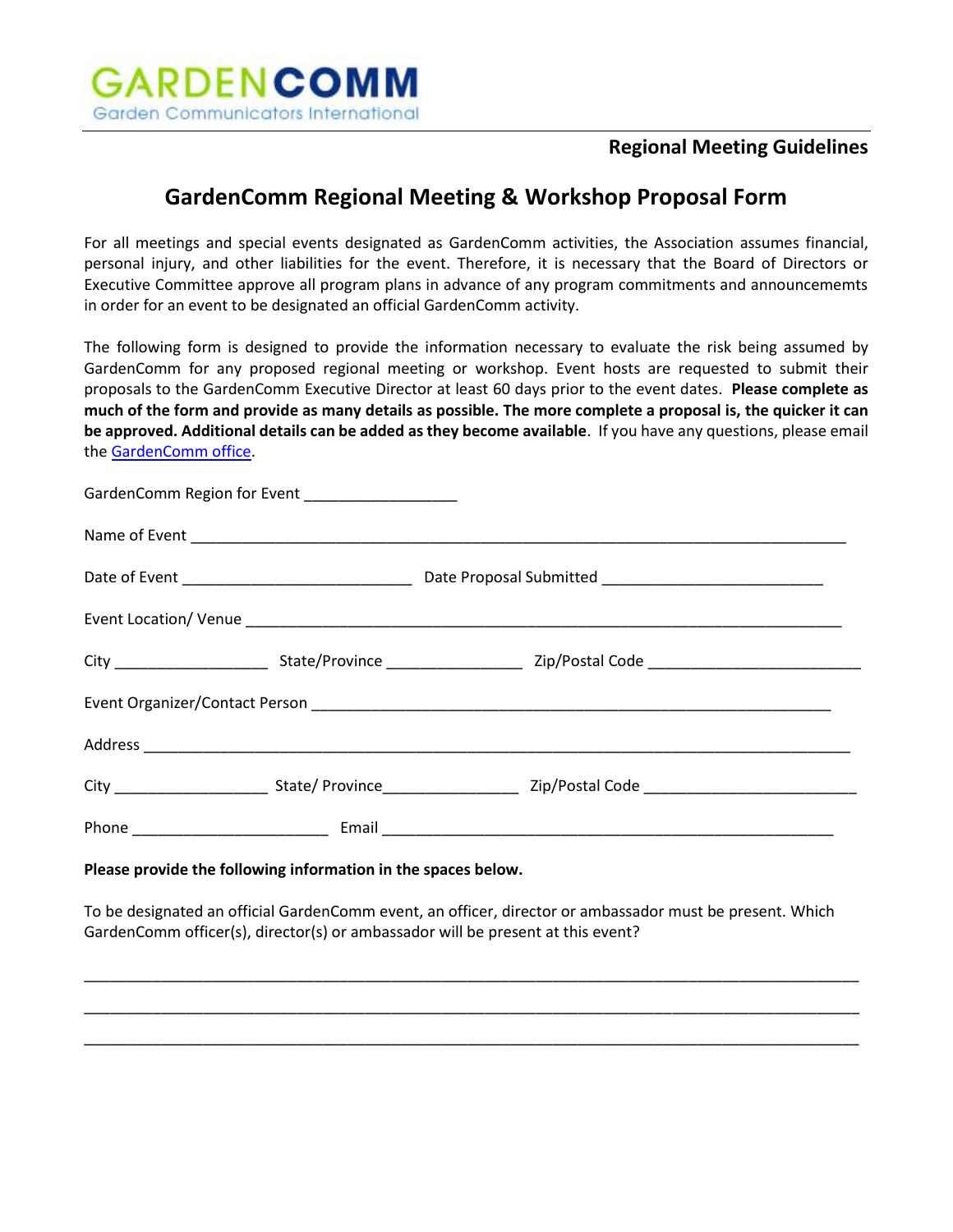

#### **Please attach a program of activities and a time schedule that give details of the following:**

- A. Schedule for the event including timeline, locations and presentation topics and speakers.
- B. Please fill in the blanks: Participants in this program should learn  $\frac{y}{x''}$  and/or see  $\frac{y''}{x}$ .
- C. Please list program speakers' information:

| <b>Name</b> | Phone | <b>Email</b> | <b>Contract Y/N</b> Fee |  |
|-------------|-------|--------------|-------------------------|--|
|             |       |              |                         |  |
|             |       |              |                         |  |
|             |       |              |                         |  |

- D. Is there time for the regional update and networking? Who will provide the GardenComm update portion of the meeting?
- E. Please list sponsor support:

| Organization | <b>Primary Contact Phone</b> | Email | Amount | <b>Confirmed in</b><br>Writing?<br>(Y/N) |
|--------------|------------------------------|-------|--------|------------------------------------------|
|              |                              |       |        |                                          |
|              |                              |       |        |                                          |
|              |                              |       |        |                                          |

- F. **Housing** Describe available housing facilities and any commitments to be secured/guaranteed by GardenComm:
- G. **Meeting Facilities/Venue** Describe all meeting facilities to be used, fee for use and/or admission charge, and commitments to be secured/guaranteed by GardenComm:
- H. **Transportation** Will group transportation (busses) be required? What commitments must be secured/guaranteed by GardenComm?
- I. **Food/Beverage** Will coffee, snacks or meals be provided? If so, who will provide them and what is the cost of the food, tax, and service charge?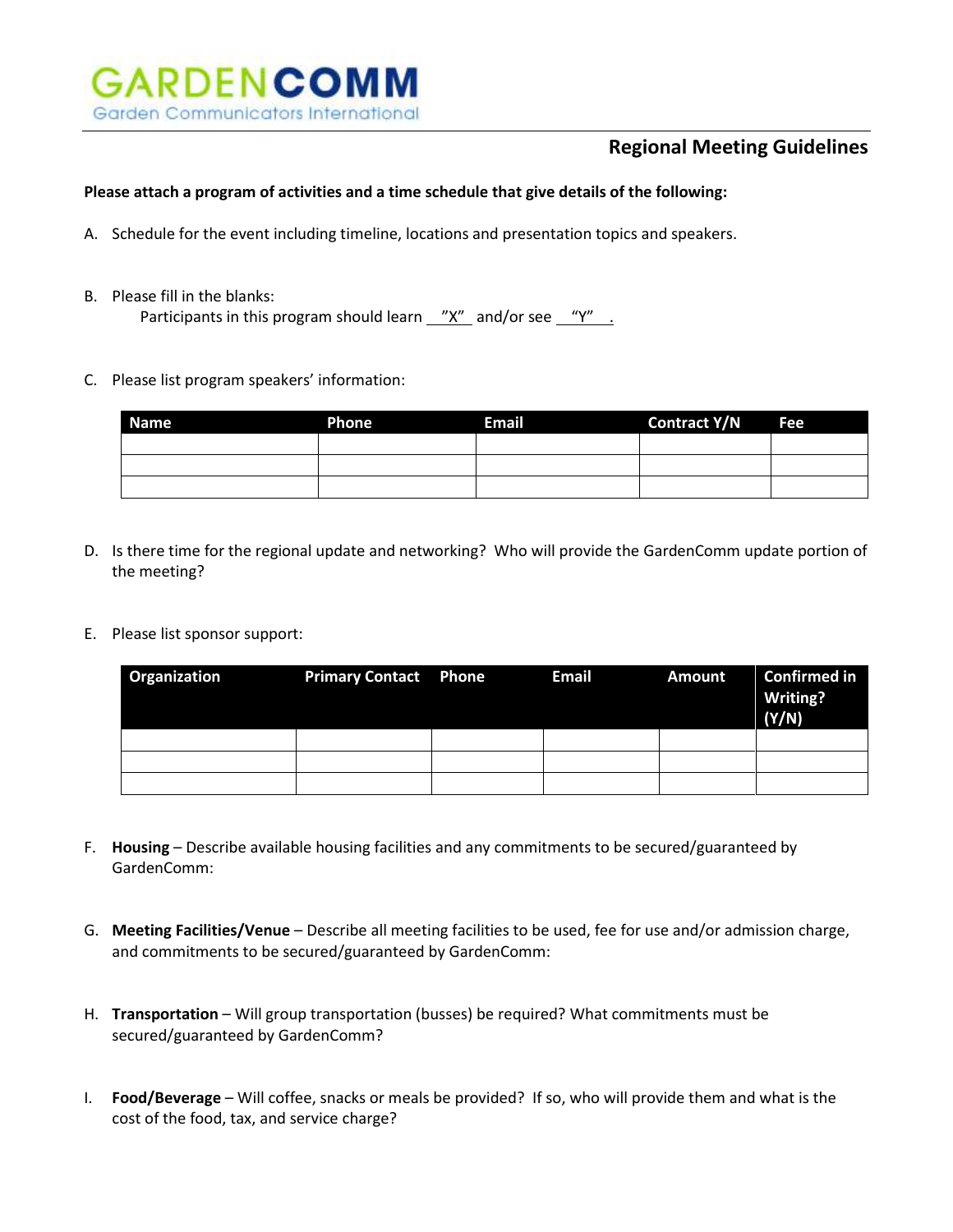#### **J. Technology –**

| Organization                                                           | AV (Y/N) | Cost? |
|------------------------------------------------------------------------|----------|-------|
| Will a digital projector and screen be needed?                         |          |       |
| Will a microphone/sound system be needed?                              |          |       |
| Will electrical outlets be needed for use of laptop computers or other |          |       |
| technology?                                                            |          |       |
| Will any other technology be required, i.e. Internet connection?       |          |       |
| Will any other technology be required, i.e. Internet connection?       |          |       |
| Will any other technology be required, i.e. Internet connection?       |          |       |
| Will you need to rent tables and chairs?                               |          |       |
| Other equipment? Specify:                                              |          |       |

K. Prepare a budget for the event; **please use spreadsheet attached.**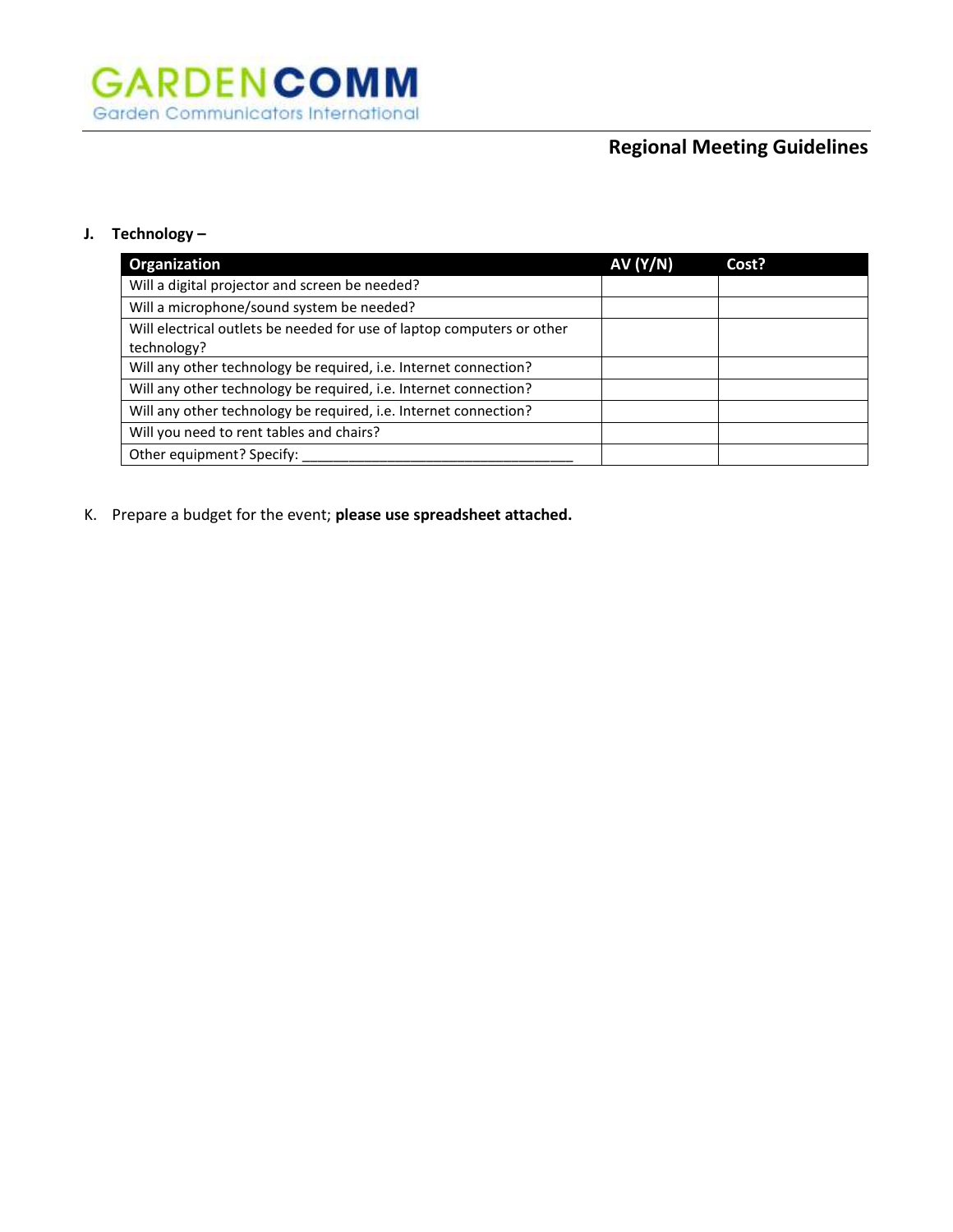

# **GardenComm Regional Meeting & Workshop Checklist**

- $\Box$  Organizing committee in place
- $\Box$  Theme /educational component determined
- $\Box$  Date and time selected
- **D** Venue/location selected
- $\Box$  Caterer contacted and menu requested
- $\Box$  Speaker(s) contacted. Date and cost confirmed?
- $\Box$  Contact possible sponsors and confirm donation(s) in writing
- $\Box$  Budget developed and submitted in proper form
- $\Box$  Confirm GardenComm director to be present
- $\Box$  Proposal form completed
- $\Box$  Proposal and budget submitted for review and approval
- $\Box$  Proposal and budget approved or denied
- $\Box$  Determine deadlines for registration and confirm registration fees
- $\Box$  Confirm venue/location and obtain contract if needed; complete contract
- $\Box$  Confirm completion of speaker contract or memo of understanding
- $\Box$  Obtain information (speaker's bio, location/venue details including photographs) for marketing and PR
- $\Box$  Arrange for pre-payments necessary for any fees
- $\Box$  Confirm details with venue/location
- $\Box$  Confirm details with speaker
- $\Box$  Confirm registration
- $\Box$  Confirm details with caterer
- $\Box$  Confirm donations received
- $\Box$  Confirm final payments needed
- $\Box$  Obtain registration list
- $\Box$  Confirm MC or moderator and prepare GardenComm update report to be given
- Reconfirm GardenComm director or ambassador to be present
- $\Box$  Conduct meeting/workshop following the approved agenda including GardenComm update and time for networking
- $\Box$  Collect, review, approve and submit invoices for payment
- $\Box$  Evaluate meeting
- $\Box$  Send thank you notes to all involved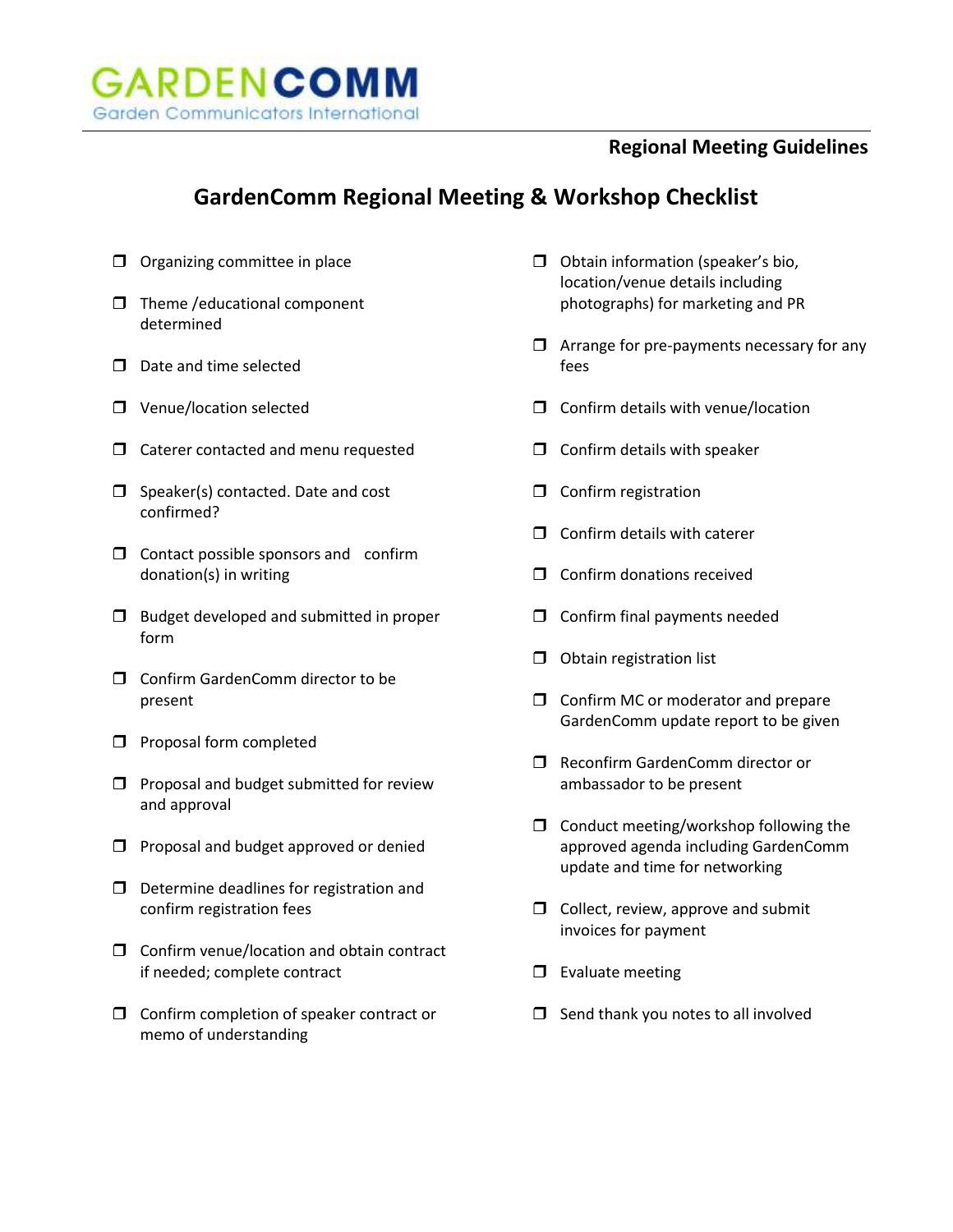

# **GardenComm Regional Meeting Budget [SAMPLE]**

SAMPLE ONLY: Please use separate Excel worksheet

Event/Region/Date \_\_\_\_\_\_\_\_\_\_\_\_\_\_\_\_\_\_\_\_\_\_\_\_\_\_\_\_\_\_\_\_\_\_\_\_\_\_\_\_\_\_\_\_\_\_\_\_\_\_\_\_\_

| <b>INCOME:</b>                               | # of Registrants | Fee                | Income            |
|----------------------------------------------|------------------|--------------------|-------------------|
| <b>Member (early)</b>                        | $\mathbf 0$      | \$0                | \$0               |
| <b>Member (late)</b>                         | $\mathbf 0$      | \$0                | \$0               |
| Non-Member (early)                           | $\bf{0}$         | \$0                | \$0               |
| <b>Non-Member (late)</b>                     | $\bf{0}$         | \$0                | \$0               |
| <b>Sponsor Contributions</b>                 | $\pmb{0}$        | \$0                | \$0               |
| <b>Totals</b>                                | 0                |                    | \$0               |
| <b>EXPENSES (fixed):</b>                     |                  |                    |                   |
| A/V Equipment                                |                  | \$0                |                   |
| <b>Projector + Screen</b>                    |                  | \$0                |                   |
| Overhead                                     |                  | \$0                |                   |
| Lavalier mic                                 |                  | \$0                |                   |
|                                              |                  | \$0                |                   |
| Pointer                                      |                  | \$1                |                   |
| <b>Budget Commitment (profit)</b>            |                  | \$0                |                   |
| <b>Handout Copying</b><br><b>Room Rental</b> |                  | \$0                |                   |
| <b>Public Relations</b>                      |                  | \$0                |                   |
| <b>Telephone</b>                             |                  | \$0                |                   |
|                                              |                  |                    |                   |
| <b>Transportation</b>                        |                  | \$0                |                   |
| Speakers' Expenses                           |                  | \$0                |                   |
| <b>Director Expenses</b>                     |                  | \$500              |                   |
| <b>Total Fixed Costs</b>                     |                  | \$500              |                   |
| <b>EXPENSES (variable):</b>                  | Tax %            | Service/Tip %      |                   |
|                                              | 4.5%             | 18%                |                   |
|                                              |                  |                    |                   |
|                                              | <b>Nom Cost</b>  | <b>Actual Cost</b> | <b>Total Cost</b> |
| Food & Beverage                              | \$0              | \$0                | \$0               |
| <b>Breakfasts</b>                            | \$0              | \$0                | \$0               |
| <b>Coffee Breaks</b>                         | \$0              | \$0                | \$0               |
| <b>Lunches</b>                               | \$0              | \$0                | \$0               |
| <b>Receptions</b>                            | \$0              | \$0                | \$0               |
| <b>Entrance Fees</b>                         | \$0              | \$0                | \$0               |
| <b>Total Variable Costs</b>                  |                  | \$0                | \$0               |
|                                              |                  |                    |                   |
| <b>Fixed Expense</b>                         |                  |                    | \$500             |
| <b>Variable Expense</b>                      |                  |                    | \$0               |
| <b>Total Expense</b>                         |                  |                    | \$500             |
|                                              |                  |                    |                   |
| Cash Profit/(loss)                           |                  |                    | ( \$500)          |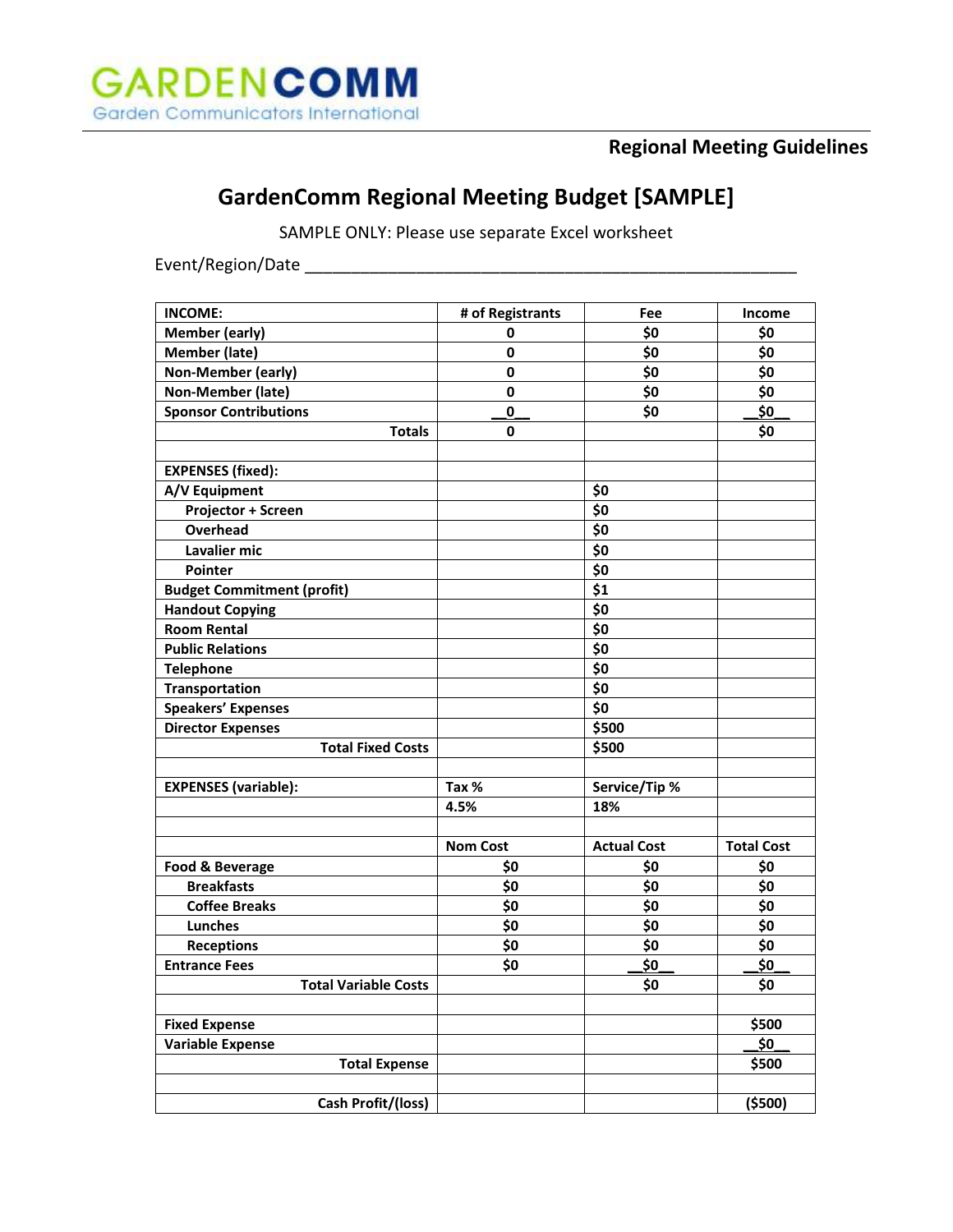# **GardenComm Meeting Schedule [SAMPLE]**

#### **Friday, October 11 Delaware: New Wave Gardens** 8:00-9:00am Baywood Greens check-in and coffee/donuts and badge/goody-bag pick-up brief greeting/remarks by Joya Parsons. Landscape Supervisor, Baywood Greens touring of grounds 9:00am depart to Delaware Botanic Garden 9:30am arrive at Delaware Botanic Garden 9:30-10:00am gather at the new Delaware Botanic Garden and for a talk on the new landscape and grounds by Brian Trader, DBG Director of Horticulture 10-11:30am Guided Tour or own your own tour of grounds of Delaware Botanic Garden 11:30am depart Delaware Botanic Garden and head to Good Earth 12:00pn arrive at Good Earth Market & Restaurant lunch at Good Earth Market & Restaurant about 12:30 while seated, we will have a brief business meeting with group photo and some raffle prizes followed by a tour of their kitchen garden/shopping at the market 1:15 depart to Inland Bays Garden Center 1:30pm arrive at Inland Bays Garden Center (shop) 2:15pm depart Inland Bays Garden Center 3:00pm arrive at Lewes, DE, private garden 1 - Holly Shimizu 3:30pm depart Lewes, DE, private garden 1 3:45pm arrive at Lewes, DE, private garden 2 - Mike Zajic/Mill Pond Garden 4:45pm depart Lewes, DE, private garden 2 5:05pm arrive at Boggan garden - remaining raffle prizes/socializing/light refreshments 6:15pm depart Boggan garden 6:30pm BONUS dinner gathering\*\* location TBD

\*The bonus group dinner is Dutch-treat and not part of the official program, but some folks will want to stay a bit to avoid the worst of rush-hour traffic and others may be choosing to spend the Saturday night in the area.

\*\* Car-pooling is highly recommended. Parking is free at all the locations (TRUE??), but limited at a few of them.

\*\*\*There may be a cocktail party/dinner gathering on Thursday evening as a bonus for those who are in the area or plan to arrive early to stay on Thursday night for the event.

\*\*\*\*For those who stay over Friday night, a group will converge on Peppers Greenhouse then perhaps have brunch together in Milton, DE, before heading home.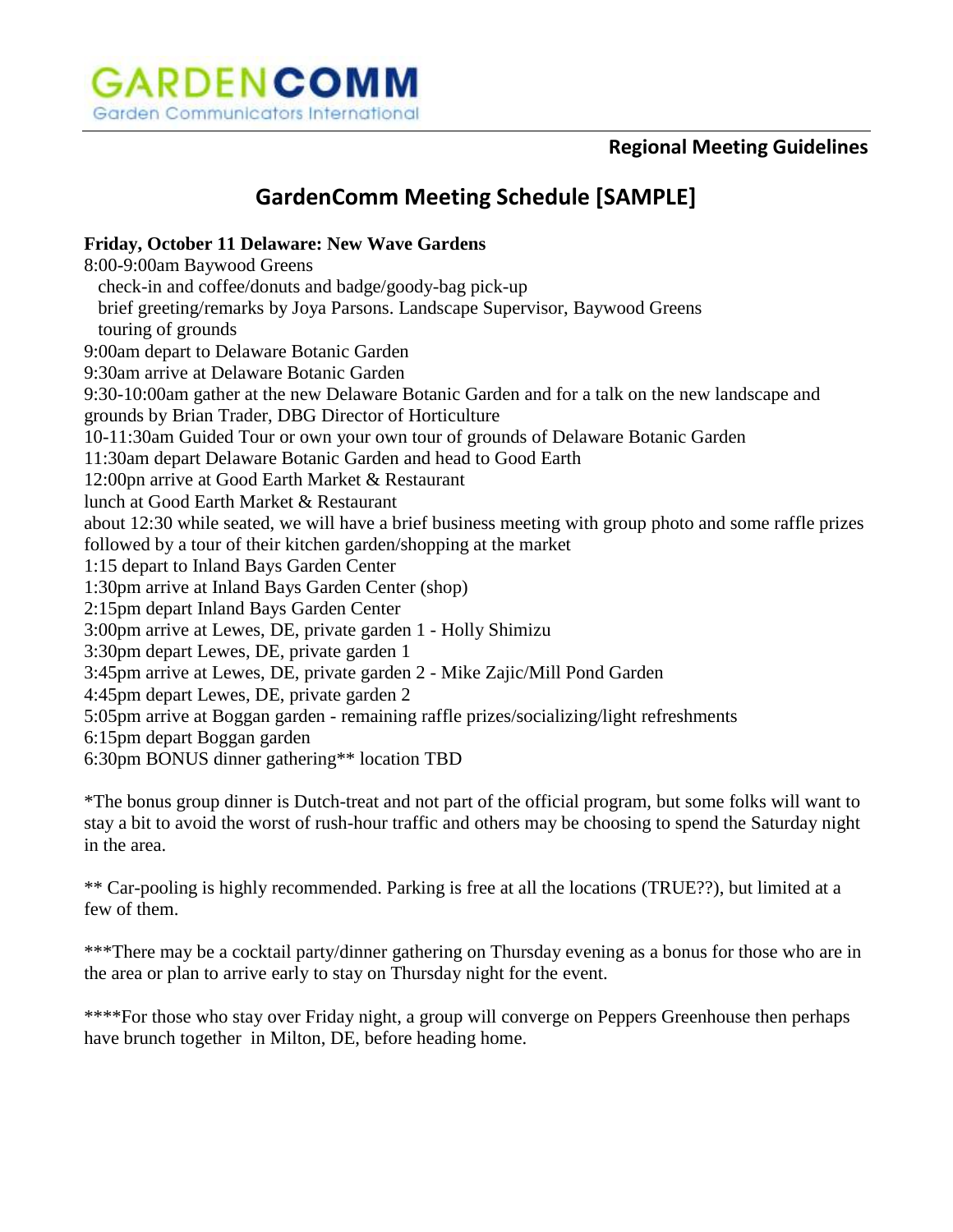

# **GardenComm Regional Meeting Sponsorship Form [SAMPLE]**

#### **[Event Name]**

[Date, Time, Location]

GardenComm Sponsorships give your organization the opportunity to extend your message beyond the tradeshow floor and:

- Spotlight company information/products with key media professionals in the garden and green industries.
- Receive special marketing and recognition on all promotional materials including event website, marketing messaging, brochure and on-site program.
- Exclusive opportunity to share marketing materials and information with all attendees at checkin.
- Special recognition and potential speaking time at your sponsored event.

#### **Sponsor Benefits & Levels**

|                                                 | \$1.000 | \$500 | <b>S250</b> |
|-------------------------------------------------|---------|-------|-------------|
| Number of Registrations to event                |         |       |             |
| Company Name & Logo on Event Materials          |         |       |             |
| Email Distribution to Members Pre or Post-Event |         |       |             |
| Speaking opportunity during event               |         |       |             |

#### **Schedule**

## **[Event Schedule]**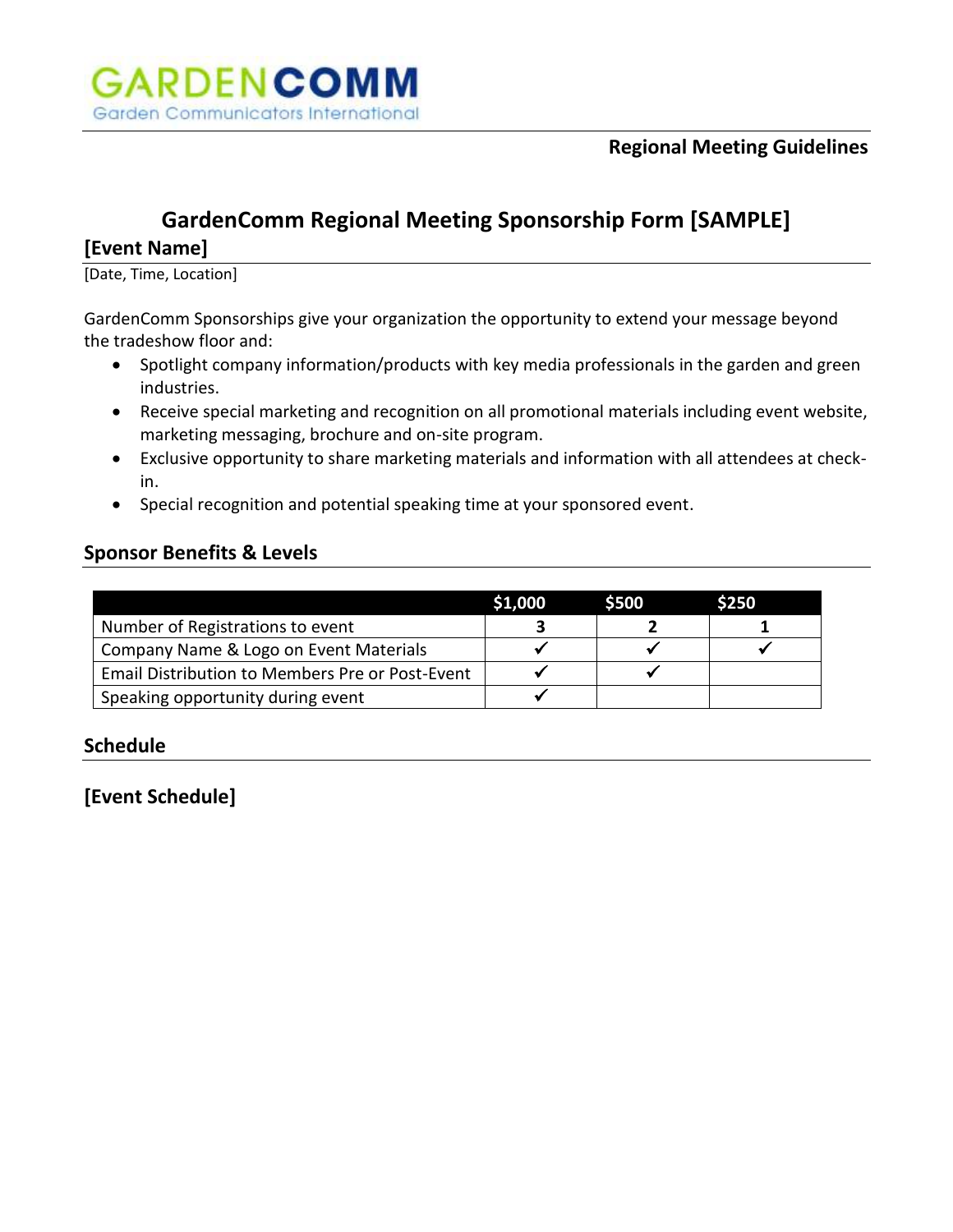

| <b>Sponsorship Level</b>   |                 |                                                                                                                 |                                                                                                       |
|----------------------------|-----------------|-----------------------------------------------------------------------------------------------------------------|-------------------------------------------------------------------------------------------------------|
| \$1,000<br>0               | \$500<br>$\Box$ | \$250<br>$\Box$                                                                                                 |                                                                                                       |
| <b>Sponsor Information</b> |                 |                                                                                                                 |                                                                                                       |
|                            |                 |                                                                                                                 |                                                                                                       |
|                            |                 |                                                                                                                 |                                                                                                       |
|                            |                 |                                                                                                                 |                                                                                                       |
|                            |                 |                                                                                                                 |                                                                                                       |
|                            |                 |                                                                                                                 |                                                                                                       |
|                            |                 |                                                                                                                 |                                                                                                       |
| <b>Registrations</b>       |                 |                                                                                                                 | Please list the name of people from your company who will be receiving complimentary registration(s). |
|                            |                 |                                                                                                                 |                                                                                                       |
|                            |                 |                                                                                                                 |                                                                                                       |
| Payment                    |                 | the contract of the contract of the contract of the contract of the contract of the contract of the contract of |                                                                                                       |
| $\Box$ Check Check #       |                 |                                                                                                                 |                                                                                                       |
|                            |                 | $\Box$ Credit Card: $\Box$ Visa $\Box$ MasterCard $\Box$ American Express $\Box$ Discover                       |                                                                                                       |
|                            |                 |                                                                                                                 |                                                                                                       |
|                            |                 |                                                                                                                 |                                                                                                       |
|                            |                 |                                                                                                                 |                                                                                                       |

## **Agreement**

I understand that any materials submitted that do not meet the specifications or arrive late may not be included in the meeting marketing material. I also understand that sponsorship opportunities are not guaranteed until full payment has been received.

Signature \_\_\_\_\_\_\_\_\_\_\_\_\_\_\_\_\_\_\_\_\_\_\_\_\_\_\_\_\_\_\_\_\_\_\_\_\_\_\_\_\_\_\_\_\_\_\_\_\_\_ Date \_\_\_\_\_\_\_\_\_\_\_\_\_\_\_\_\_\_\_\_\_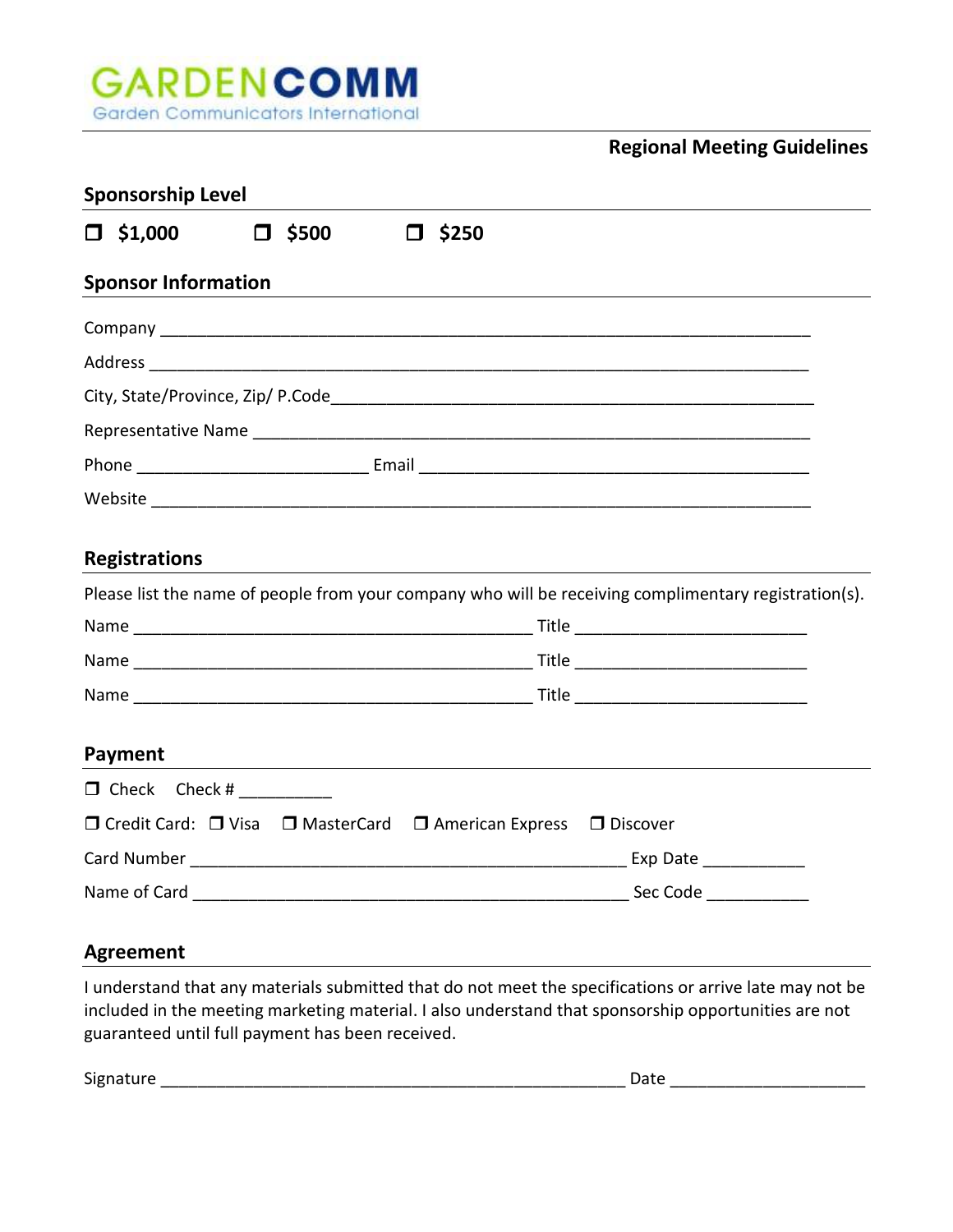

# **GardenComm Regional Meeting Social Media Toolkit [SAMPLE]**

#### **[Event Name]**

[Location, Date, Time]

#### **Social Media Platforms**

#### **[GARDENCOMM](http://www.gardenwriters.org/)**

- <https://www.facebook.com/gardenwriters/>
- <https://twitter.com/gardenwriters>
- <https://www.instagram.com/gardenwriters/>
- Hashtags: #GardenComm #MeetGardenComm

#### **[Yew Dell Botanical Gardens](http://www.yewdellgardens.org/main-page.html)**

- <https://www.facebook.com/yewdellgardens/>
- <https://twitter.com/yewdellgardens>

#### **[Brian's Botanicals](http://briansbotanicals.us/)**

- <https://www.facebook.com/Brians-Botanicals-56523239933/>
- <https://twitter.com/briansbotanical>
- <https://www.instagram.com/briansbotanicals/>
- Hashtag: #BriansBotanicals

#### **[Bernheim Arboretum & Research Forest](http://bernheim.org/)**

- <https://www.facebook.com/bernheimforest>
- <https://twitter.com/BernheimForest>
- <https://www.instagram.com/bernheimforest/>
- Hashtags: #Bernheim #BernheimForest

#### **[Cave Hill Cemetery & Arboretum](http://www.cavehillcemetery.com/index.php)**

<https://www.facebook.com/cave.cemetery/>

#### **Photos for this event are locate[d here.](https://www.dropbox.com/sh/hpnqt4vz3dw1om5/AABqs2Uj18F5W2wxDDiJQTGda?dl=0)**

#### **Suggested Tweets**

- Join @GardenComms in KY for Gardens, Mysteries, Lore & More. Register today to explore the Louisville area w/ us!<http://bit.ly/216REDn>
- Explore @YewDellGardens, @BernheimForest and more with @GardenComms! Register today for our next meeting in KY[! http://bit.ly/216REDn](http://bit.ly/216REDn)
- Do you love Gardens, Mysteries, Lore & More? Join @GardenComms on June 3rd for a tour around KY. Register today[. http://bit.ly/216REDn](http://bit.ly/216REDn)
- Explore the Louisville area with @GardenComms! Join us on June 3rd and 4th for some great tours! Register today[! http://bit.ly/216REDn](http://bit.ly/216REDn)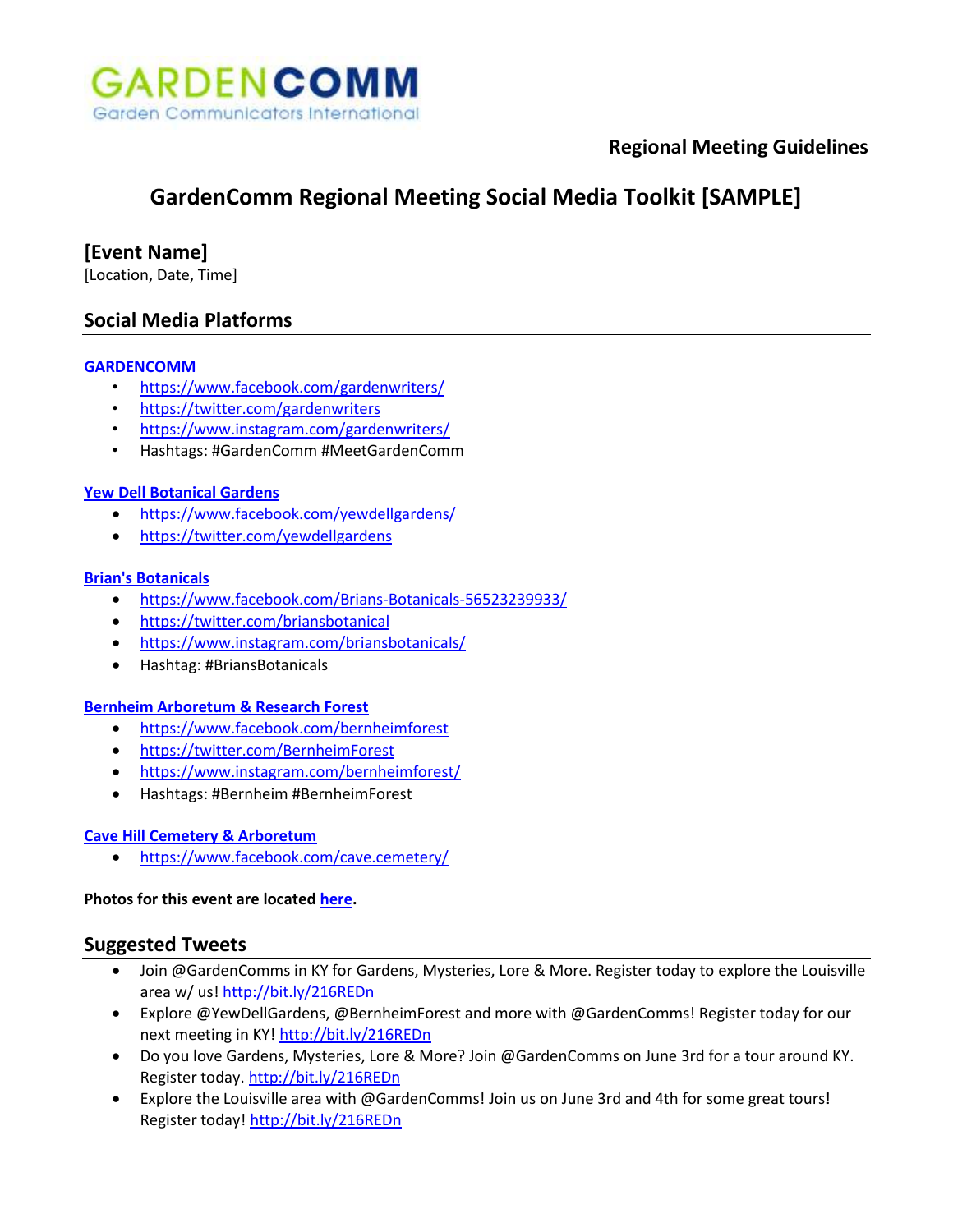- Join me on June 3rd for a tour of @YewDellGardens with @GardenComms! Space is limited, so register today.<http://bit.ly/216REDn>
- Join me on June 3rd for a tour of Sue Grafton's home and garden with @GardenComms! Register today. <http://bit.ly/216REDn>
- Join me on June 3rd for a tour of @BriansBotanical with @GardenComms! Space is limited, so register today.<http://bit.ly/216REDn>
- Join me on June 4th for a tour of @BernheimForest with @GardenComms! Space is limited, so register today.<http://bit.ly/216REDn>
- Join me on June 4th for a tour of Cave Hill Cemetery & Arboretum with @GardenComms! Register today.<http://bit.ly/216REDn>

# **Suggested Facebook Posts**

(Please link the bolded items to appropriate Pages)

- Join **GardenComm** in Kentucky for Gardens, Mysteries, Lore & More. Space is limited, so register today to explore the Louisville area with us!<http://bit.ly/216REDn>
- Explore **Yew Dell Botanical Gardens**, **Bernheim Arboretum and Research Forest** and more with **GardenComm**. Register today for our next meeting in the Louisville area. I hope to see you there! <http://bit.ly/216REDn>
- Do you love Gardens, Mysteries, Lore & More? Join **GardenComm** on June 3rd and 4th for a tour around the Louisville area! Registration is now open, and I hope to see you there.<http://bit.ly/216REDn>
- Join me on June 3rd for a tour of **[place name]** with **GardenComm**. Space is limited, so register today. <http://bit.ly/216REDn>
- Join me on June 4th for a tour of **[place name]** with **GardenComm**. Space is limited, so register today. <http://bit.ly/216REDn>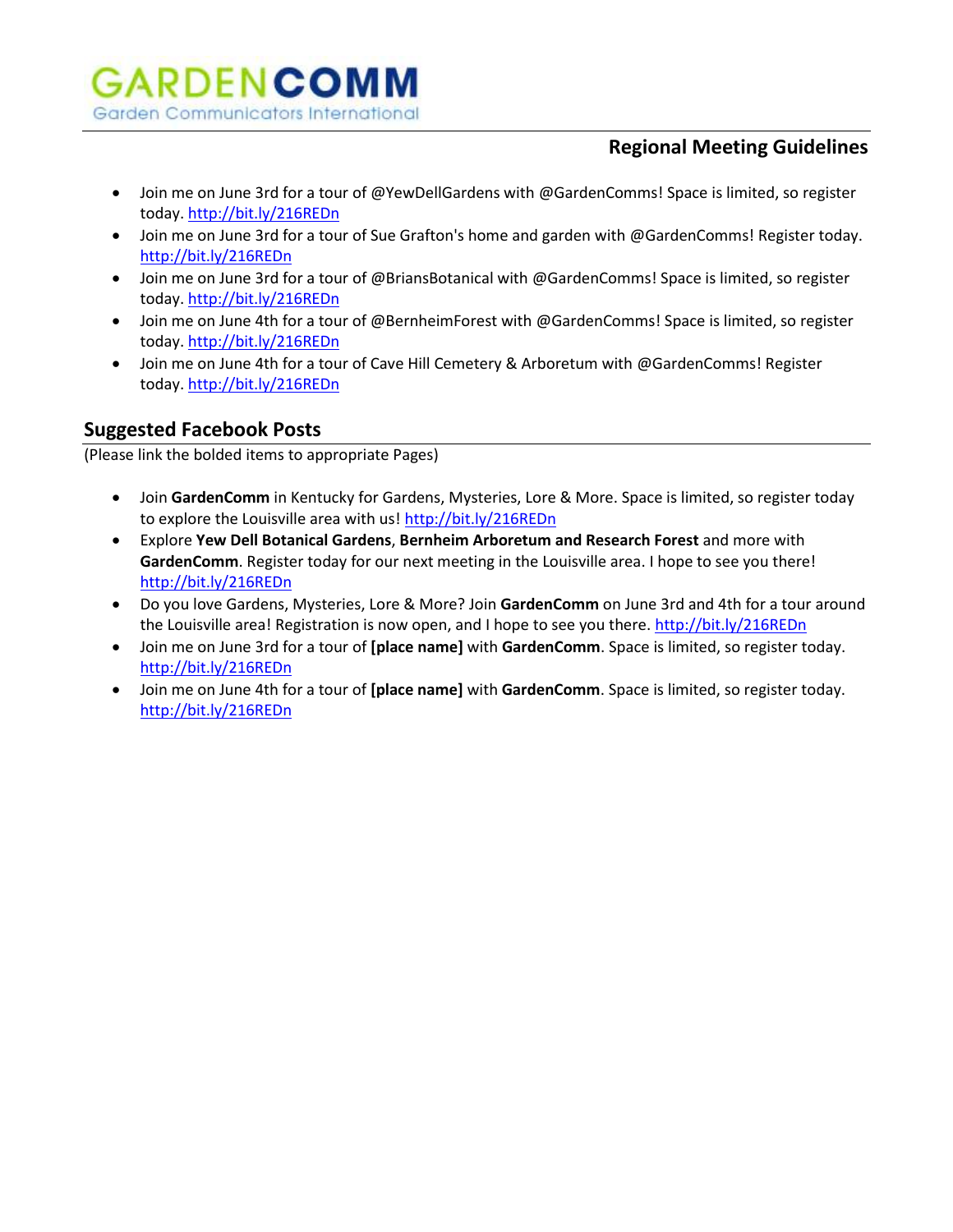# **GardenComm Regional Meeting Business Meeting Agenda [SAMPLE]**

- **A. Welcome;**
- **B. Regional Update: News from around the region;**
- **C. Events Update: Upcoming GardenComm events in and out of region;**
- **D. Annual Conference Reminder: Date, location, registration reminder;**
- **E. Membership Reminders: New/changing benefits, upcoming changes;**
- **F. Questions;**
- **G. Adjourn.**